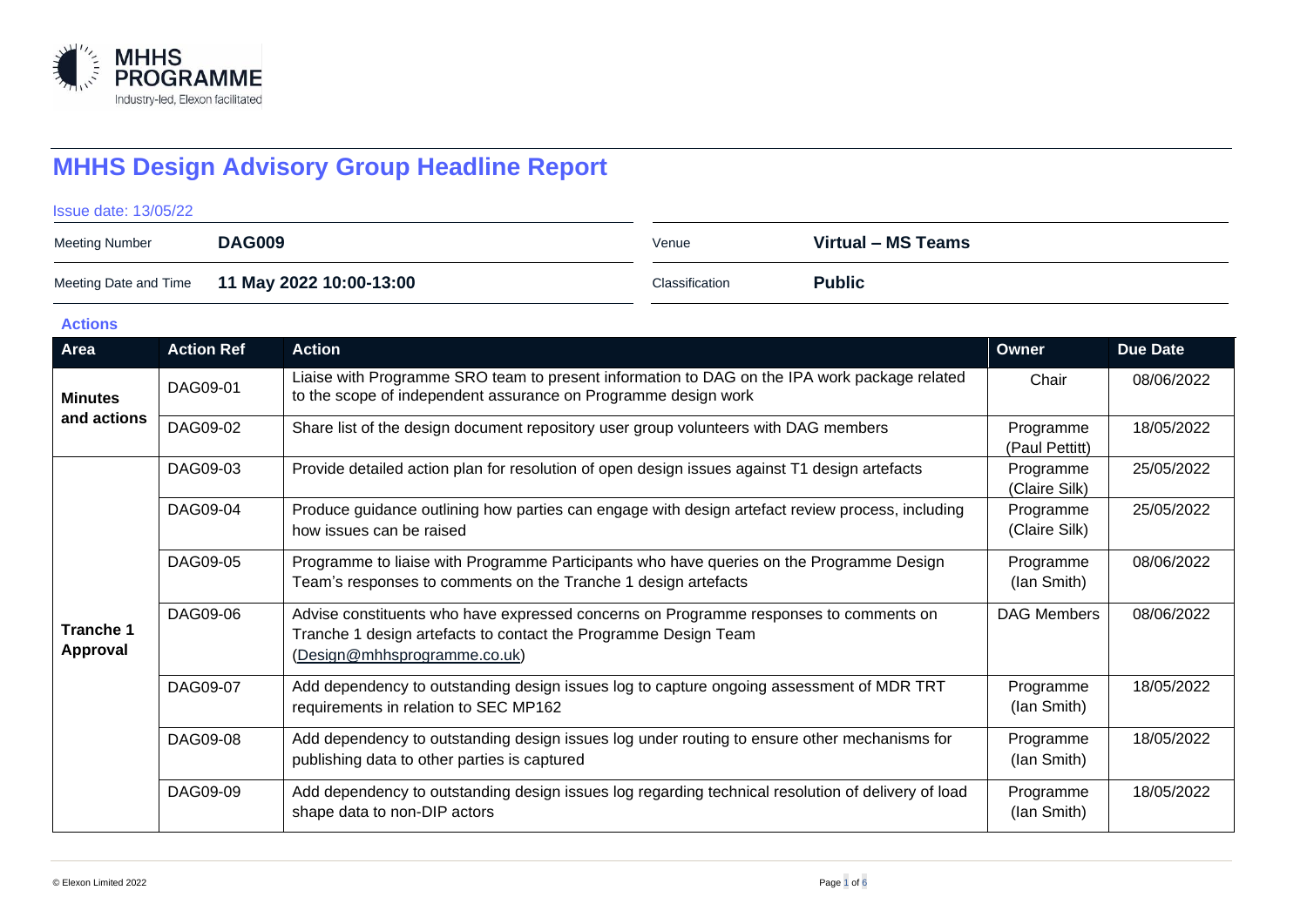|                   | DAG09-10 | Add dependency to outstanding design issues log relating to ensuring design collateral is sufficient<br>to enable code drafting. IS to review example of this and confirm sufficient for code drafting.                                                                                                                                                                                                    | Programme<br>(lan Smith)   | 08/06/2022 |
|-------------------|----------|------------------------------------------------------------------------------------------------------------------------------------------------------------------------------------------------------------------------------------------------------------------------------------------------------------------------------------------------------------------------------------------------------------|----------------------------|------------|
|                   | DAG09-11 | Add dependency to outstanding design issues log regarding Programme approach to resolving<br>material design issues which emanate from design assurance process.                                                                                                                                                                                                                                           | Programme<br>(lan Smith)   | 08/06/2022 |
|                   | DAG09-12 | Provide a clear plan for the resolution of the recorded outstanding issues related to the Tranche 1<br>design artefact approval                                                                                                                                                                                                                                                                            | Programme<br>(Design Team) | 25/05/2022 |
|                   | DAG09-13 | Consider whether further extraordinary DAG meeting required to discuss latest information relating<br>to the Smart Energy Code (SEC) Modification Proposal (MP) 162                                                                                                                                                                                                                                        | Programme<br>(Design Team) |            |
| <b>Next Steps</b> | DAG09-14 | Issue correspondence to DAG members seeking approval decisions on the latest Data Integration<br>Platform (DIP) Functional Specification and Non-Functional Requirements document, and approval<br>of the Consequential Change Implementation Advisory Group (CCIAG) draft Terms of Reference,<br>and seeking comments on the code drafting principles provided by the Cross Code Advisory Group<br>(CCAG) | Programme<br>(PMO)         | 13/05/2022 |
|                   | DAG09-15 | Review length forward DAG meetings to ensure sufficient time to discuss all agenda items                                                                                                                                                                                                                                                                                                                   | Programme<br>(PMO)         | 13/05/2022 |
| <b>Previous</b>   | DAG06-01 | Review alignment between related MPAN modifications and design subgroup                                                                                                                                                                                                                                                                                                                                    | Programme<br>(lan Smith)   | 08/06/2022 |
| Meeting(s)        | DAG08-02 | Issue call for agenda items or discussion topics prior to mobilisation of CCIAG                                                                                                                                                                                                                                                                                                                            | Programme<br>(PMO)         | 08/06/2022 |

# **Decisions**

| Area                         | Dec Ref    | <b>Decision</b>                                                    |
|------------------------------|------------|--------------------------------------------------------------------|
| <b>Minutes</b>               | DAG-DEC-20 | Minutes of meetings held 13 April 2022 approved, with no comments. |
| <b>Tranche 1</b><br>Approval | DAG-DEC-21 | Tranche 1 design artefacts conditionally approved                  |

# **RAID Items Discussed**

| RAID area | <b>Description</b> |
|-----------|--------------------|
| None      |                    |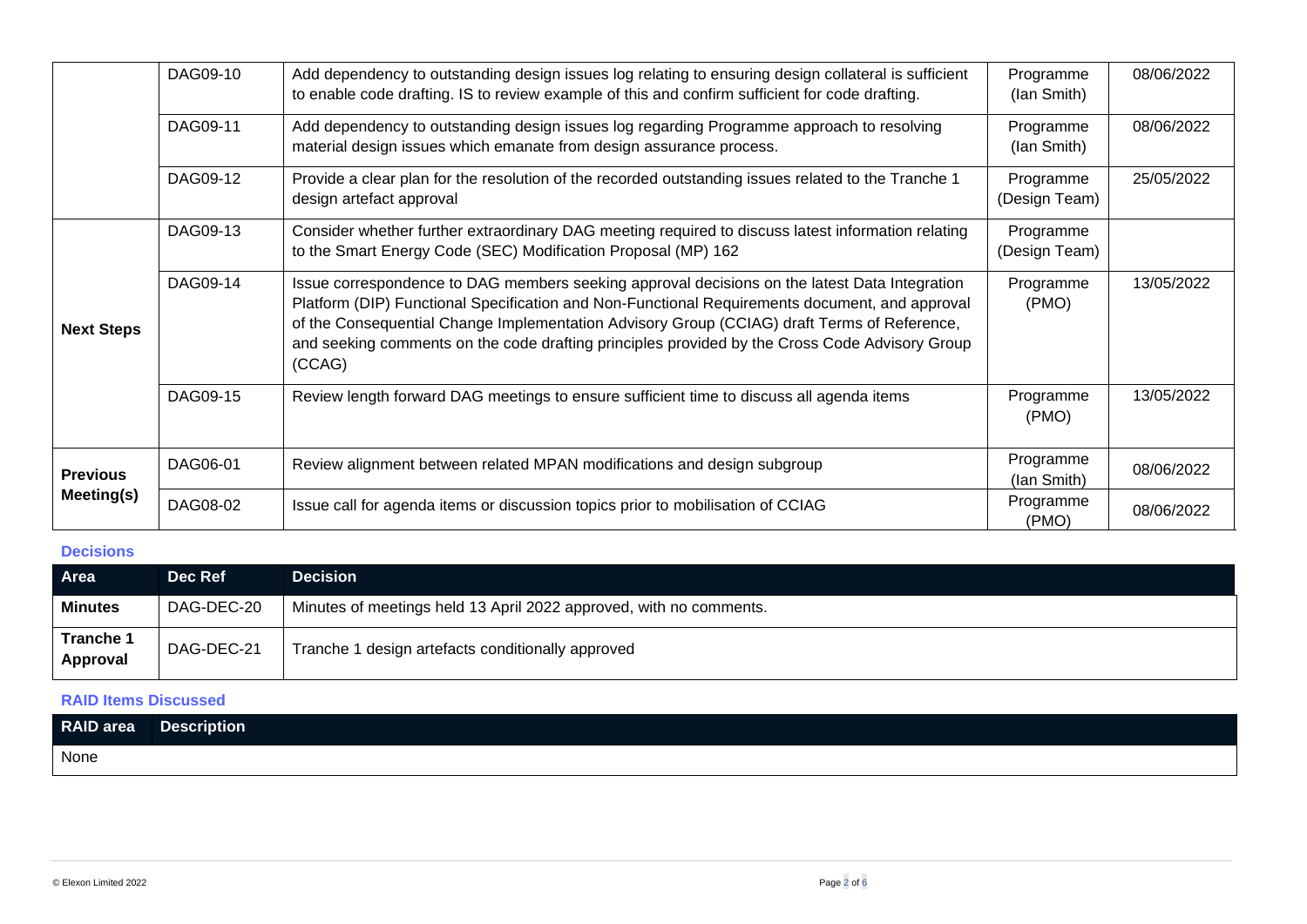## **Key Discussion Items**

| Area                                      | <b>Discussion</b>                                                                                                                                                                                                                                                                                                                                                                                                                                                                                                                                                                                                                                                                                                                                   |  |
|-------------------------------------------|-----------------------------------------------------------------------------------------------------------------------------------------------------------------------------------------------------------------------------------------------------------------------------------------------------------------------------------------------------------------------------------------------------------------------------------------------------------------------------------------------------------------------------------------------------------------------------------------------------------------------------------------------------------------------------------------------------------------------------------------------------|--|
|                                           | The minutes of the DAG meeting held 13 April 2022 were approved with no comments (see DECISION DEC-DAG-20)                                                                                                                                                                                                                                                                                                                                                                                                                                                                                                                                                                                                                                          |  |
| <b>Minutes and Actions</b>                | The group were advised several parties had volunteered to participate in the user group relating to the MHHS design document repository. The<br>Programme agreed to provide the list of participants for visibility as to the constituency types who will take part (see ACTION DAG09-02).                                                                                                                                                                                                                                                                                                                                                                                                                                                          |  |
|                                           | <b>Programme Steering Group (PSG)</b>                                                                                                                                                                                                                                                                                                                                                                                                                                                                                                                                                                                                                                                                                                               |  |
|                                           | Attendees were advised MHHS Programme Change Request (CR) 001, which moves the M5 programme milestone relating to the release of the<br>detailed design baseline to July 2022, had been approved by Ofgem. The group were also advised that CR006, which updates the DAG Terms<br>of Reference in accordance with updates previously agreed at DAG, was also approved and the outputs will be incorporated into an updated<br>MHHS Programme Governance Framework document.                                                                                                                                                                                                                                                                         |  |
|                                           | <b>Cross Code Advisory Group (CCAG)</b>                                                                                                                                                                                                                                                                                                                                                                                                                                                                                                                                                                                                                                                                                                             |  |
| <b>Governance Group</b><br><b>Updates</b> | CR003, which seeks to move the M6 and M7 programme milestones relating to the delivery of code drafting and enactment of statutory powers<br>by Ofgem, was approved by the CCAG. The change has now been submitted to Ofgem for approval, with a response anticipated no sooner than<br>18 May 2022.                                                                                                                                                                                                                                                                                                                                                                                                                                                |  |
|                                           | CCAG have produced a series of code drafting principles to help guide the code drafting process, which is anticipated to last nine to ten months.<br>The CCAG have request the principles are reviewed by DAG to enable the incorporation of any suggested additions or amendments (see ACTION<br>DAG09-13).                                                                                                                                                                                                                                                                                                                                                                                                                                        |  |
|                                           | The CCAG have commenced discussion on the governance of the Data Service Provider (DSP) role and have identified a need to consider<br>whether use of term DSP under the MHHS Programme may cause confusion with the role of the same name within Data Communication Company<br>(DCC) processes.                                                                                                                                                                                                                                                                                                                                                                                                                                                    |  |
|                                           | <b>Testing and Migration Advisory Group (TMAG)</b>                                                                                                                                                                                                                                                                                                                                                                                                                                                                                                                                                                                                                                                                                                  |  |
|                                           | The first version of the E2E Testing and integration Strategy has been released. Similarly, the first version of the Test Data Strategy is due to be<br>released following approval by TMAG in the coming weeks. Both documents will subject to further changes as the Programme progresses.                                                                                                                                                                                                                                                                                                                                                                                                                                                        |  |
|                                           | New testing working groups are due to be established in the coming months in addition to the existing Data Working Group (DWG) and Migration<br>Working Group (MWG). Parties will be provided with at least one month's notice and notice will be published in the Programme newsletter 'The<br>Clock' as well as being emailed to those on the TMAG, DWG, and MWG distribution lists.                                                                                                                                                                                                                                                                                                                                                              |  |
|                                           | The DAG were asked to provide a recommendation on whether the Tranche 1 (T1) design artefacts should be conditionally approved, following<br>review by the Business Process and Requirements Working Group (BPRWG) (see DAG Tranche 1 Summary Report). The Programme Design<br>Team highlighted the outstanding issues log which was created to record and manage the resolution of industry comments on the T1 documents<br>which are yet to be resolved prior to T1 approval being sought. The group were asked for conditional approval of T1 design artefacts subject to<br>the resolution of outstanding issues, noting the dependencies to be addressed in later Tranches.                                                                    |  |
| <b>Tranche 1 Approval</b>                 | <b>Outstanding T1 Issues/Comments</b>                                                                                                                                                                                                                                                                                                                                                                                                                                                                                                                                                                                                                                                                                                               |  |
|                                           | The group discussed in detail matters surrounding approval, with several attendees expressing concerns that some of their constituents believed<br>some of their comments on the T1 artefacts were either outstanding or not resolved to their satisfaction. The Programme Design Team explained<br>why some issues remained outstanding and explained these have been recorded in a log to enable tracking and resolution as the design artefact<br>review tranches progress, they also asked for DAG members to notify them of these specific issues. Several attendees expressed concern over<br>being asked to conditionally approve the T1 artefacts without a specific plan outlining how the outstanding design issues will be resolved. The |  |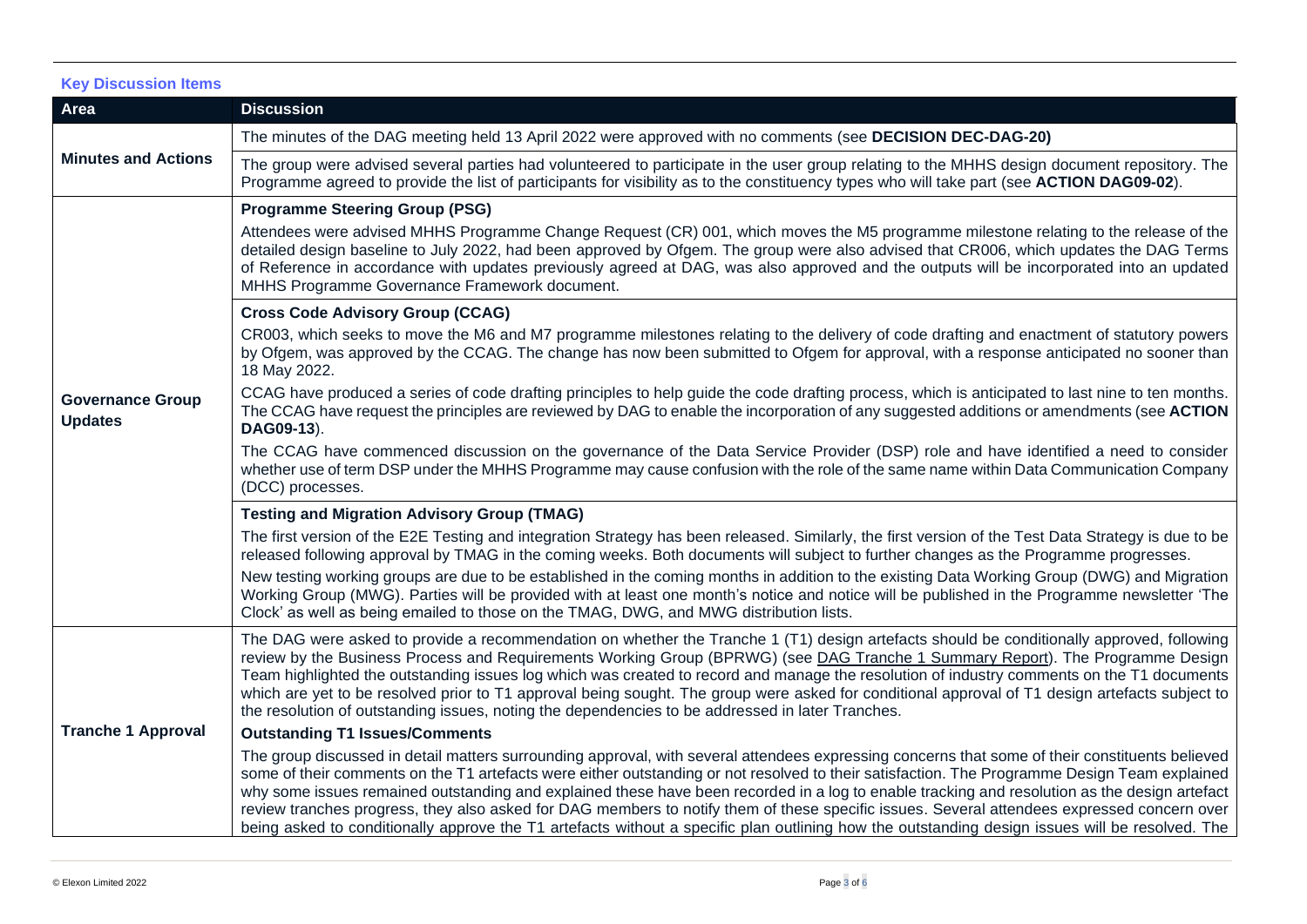Programme were working on a plan (see **ACTION DAG09-03**) and highlighted that the number of design artefacts with outstanding issues is relatively small compared with the total number of documents within T1

The Programme Design Team explained the intention is to track all conditionally approved documents to ensure any future changes required to resolve outstanding issues are completed. It was explained that several outstanding issues may only be resolved once further matters are confirmed as part of the Tranche 2 to 4 reviews.

It was confirmed that any changes to the T1 design artefacts as a result of the future resolution of outstanding issues will not require a programme CR. Any changes required after the release of the detailed baseline will require a CR.

The Programme advised the T1 outstanding issues log would be updated and a summary of the action plan required to attain a resolution (see **ACTION DAG09-12**). The Programme also explained the feedback process for parties who provided comments would be made clearer. For example parties being able contacting the Programme where they feel their comments have not been sufficiently addressed, or where a misinterpretation of the nature of the comment may have occurred. DAG members were asked to advise any constituents (see **ACTION DAG09-06**) who may have expressed that their comments/issues have not been adequately resolved or have been mis-interpreted to contact the Programme Design Team to ensure their views are accounted for [\(design@mhhsprogramme.co.uk\)](mailto:design@mhhsprogramme.co.uk).

## **T1 Assurance**

The Programme Design Assurance Team advised the T1 artefacts have been reviewed in detail and no substantive gaps or concerns were identified. As such, the Programme considers the T1 documents are sufficiently stable to be considered capable of conditional approval, subject to the resolution of any outstanding issues.

Following comments from DAG members, the Programme committed to ensuring issue resolution activities are commenced before approval is requested on the Tranche 2 (T2) and Tranche 3 (T3) design artefacts (see **ACTION DAG09-12**). Matters emanating from the T2-4 reviews which affect the T1 artefacts will be kept under close review.

The Programme Design Assurance Team stated that nothing within outstanding issues log or design assurance process has been identified as potentially requiring substantive alterations to the design. The Programme Design Team offered to engage directly with any participant who has concerns.

It was explained that T3 and T4 will be subject to an increased level design assurance during the review period meaning the documents will be better. As T1 is the first time DAG members have been asked to approved documents of this volume and nature, it was expected there would be a higher level of issues requiring resolution than in subsequent tranches and it is believed the process will become smoother in future tranche approvals.

## **Code Drafting Considerations**

One member expressed concerns over whether the design artefacts would be of adequate quality and detail to enable legal text drafting for industry codes, stating the T1 artefacts alone are not sufficient to enable code drafting. The Programme Design Team agreed code drafting could not be fully undertaken based on the T1 artefacts alone and explained the outputs of T2-4 approval would be required to enable this.

It was noted this has been raised as a Programme risk by both the CCAG and Elexon and was something that would be included in the exit criteria to be applied to the completion of the M5 milestone.

## **Review of Issues and Dependencies**

The group reviewed specific outstanding issues and dependencies recorded in the T1 Summary Report. New outstanding issues and dependencies were agreed, and these are summarised below:

- Open design issues will include any updates following resolution of any specific comments where parties believe their comments not resolved to their satisfaction
- Change to Load Shaping Service non-functional requirement on settlement period duration
- Approval of interfaces is on data items only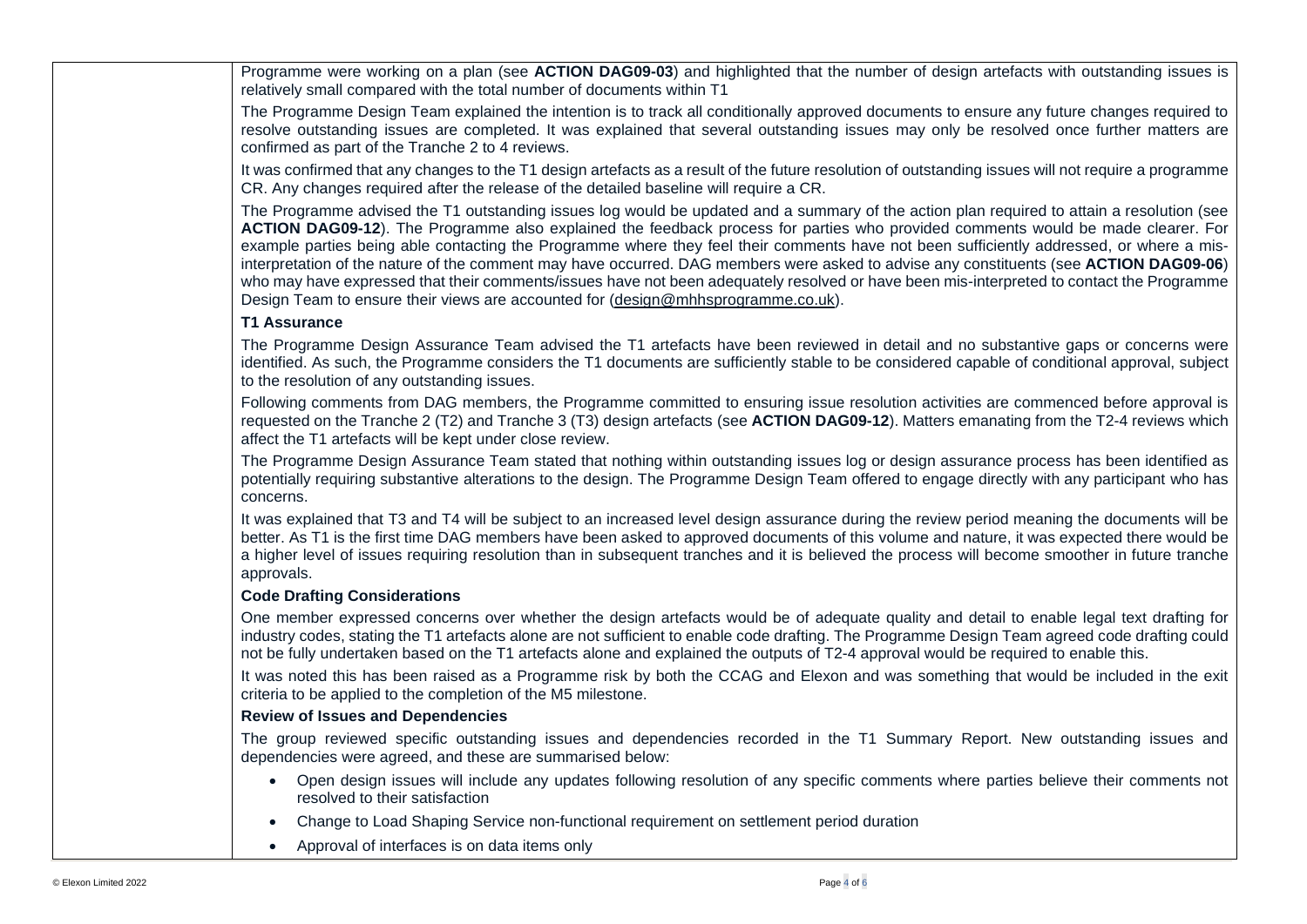|                                         | Add dependency relating to the ongoing assessment of Meter Data Retrieval service Target Response Times requirements relating to<br>$\bullet$<br>Smart Energy Code Modification Proposal 162 (see ACTION DAG09-07)                                                                                                                                                                                                                                                                                                                                                                                                                                                                   |
|-----------------------------------------|--------------------------------------------------------------------------------------------------------------------------------------------------------------------------------------------------------------------------------------------------------------------------------------------------------------------------------------------------------------------------------------------------------------------------------------------------------------------------------------------------------------------------------------------------------------------------------------------------------------------------------------------------------------------------------------|
|                                         | Add dependency under 'routing' to ensure alternative mechanisms for publishing data to parties who will not be required to use the Data<br>$\bullet$<br>Integration Platform (DIP) are captured (see ACTION DAG09-08)                                                                                                                                                                                                                                                                                                                                                                                                                                                                |
|                                         | Add dependency regarding technical resolution for requirement to deliver of load shape data to non-DIP users (see ACTION DAG09-09)<br>$\bullet$                                                                                                                                                                                                                                                                                                                                                                                                                                                                                                                                      |
|                                         | Add dependency relating to requirement that design collateral is adequate to enable code drafting (see ACTION DAG09-10)<br>$\bullet$                                                                                                                                                                                                                                                                                                                                                                                                                                                                                                                                                 |
|                                         | Add dependency regarding Programme approach required to resolve material design issues which emanate from the design assurance<br>process (see ACTION DAG09-11)                                                                                                                                                                                                                                                                                                                                                                                                                                                                                                                      |
|                                         | <b>Conditional Approval</b>                                                                                                                                                                                                                                                                                                                                                                                                                                                                                                                                                                                                                                                          |
|                                         | The group discussed what was meant by conditional approval in this instance. The Programme defined this as approval of the T1 documents,<br>subject to resolution of the recorded design issues, acknowledging the T1 documents which are the subject of the recorded issues will be updated<br>as part of the resolution process. This includes any subsequent issues which are identified and do not require material change to the programme<br>design. As such, the conditional approval sought included an understanding there are open issues to be resolved and dependencies to be<br>discharged.                                                                             |
|                                         | One attendee highlighted that transition and migration matters may require T1 docs to be revisited and suggested this should also form be part<br>of conditions on approval, to which the Chair agreed.                                                                                                                                                                                                                                                                                                                                                                                                                                                                              |
|                                         | The Chair asked attendees whether they would recommend the T1 design artefacts be conditionally approved with the conditions noted above in<br>mind. Several parties considered it somewhat difficult to provide a recommendation given the outstanding issues recorded and questioned<br>whether the T1 approval is being forced through. Several other attendees acknowledged the need operate to the agreed timetable and deliver<br>design elements, albeit with issues still to resolve. Members were keen to see a resolution plan detailing the actions required to resolve the issues<br>recorded against the T1 design artefacts (see ACTION DAG09-03 and ACTION DAG09-12). |
|                                         | The majority of DAG members felt unable to offer a recommendation that T1 should be approved given the issues outstanding and the perception<br>some comments provided by parties had not been fully addressed. A minority of DAG members offered a recommendation for approval subject<br>on the conditions discussed.                                                                                                                                                                                                                                                                                                                                                              |
|                                         | The Chair summarised discussions and DAG concerns, and, noting the required timeframes and conditions to be attached, determined the T1<br>design artefacts should be conditionally approved, subject to the following points:                                                                                                                                                                                                                                                                                                                                                                                                                                                       |
|                                         | The T1 design artefacts meet requirements of MHHS Target Operating Model (TOM) and Programme timetable                                                                                                                                                                                                                                                                                                                                                                                                                                                                                                                                                                               |
|                                         | Outstanding issues will be reviewed, with the Programme Design Team providing a response to each issue and ensuring a resolution<br>$\bullet$<br>plan is put into action.                                                                                                                                                                                                                                                                                                                                                                                                                                                                                                            |
|                                         | The resolution of outstanding issues do not require material change to the design<br>$\bullet$                                                                                                                                                                                                                                                                                                                                                                                                                                                                                                                                                                                       |
|                                         | The T1 artefacts will be amended and brought back for DAG decision where agreed dependencies are resolved once further information<br>$\bullet$<br>is made available in future design artefact review tranches (list of dependencies amended by DAG at this meeting)                                                                                                                                                                                                                                                                                                                                                                                                                 |
|                                         | Future amendments will not include material changes to the design<br>$\bullet$                                                                                                                                                                                                                                                                                                                                                                                                                                                                                                                                                                                                       |
|                                         | The Programme Design Team will provide a resolution approach for all current and potential future issues<br>$\bullet$                                                                                                                                                                                                                                                                                                                                                                                                                                                                                                                                                                |
|                                         | In accordance with powers conferred on the DAG Chair by the Programme Governance Framework, the T1 design artefacts were conditionally<br>approved subject to the above points.                                                                                                                                                                                                                                                                                                                                                                                                                                                                                                      |
| <b>Summary and Next</b><br><b>Steps</b> | Several agenda items remained undiscussed at the close of the meeting, and the Chair advised key matters requiring either review or decision<br>would be issued ex-committee for action by correspondence (see ACTION DAG09-13). The items to be issued ex-committee included a decision<br>on approval of the latest version of the DIP Functional Specification and Non-Functional Requirements documents, a decision on approval of the                                                                                                                                                                                                                                           |